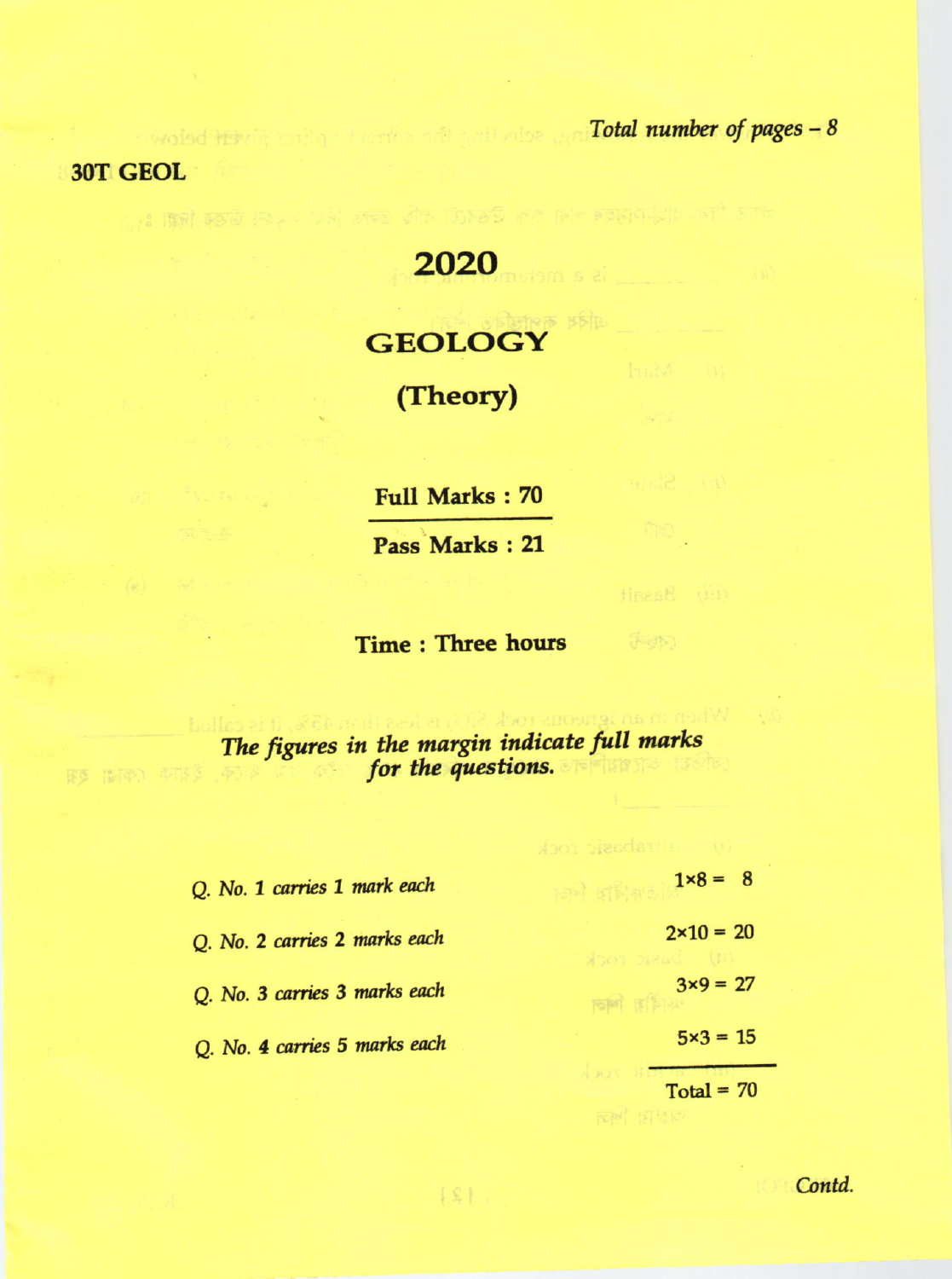<sup>8</sup>1. Answer the following, selecting the correct option given below :

 $108 - 1 \times 8 = 8$ 

লগত দিয়া বাছনিসমূহৰ পৰা শুদ্ধ উত্তৰটো বাছি তলত দিয়া সমূহৰ উত্তৰ দিয়া ঃ

(Theory)

Time: Three hours

is a metamorphic rock.  $(a)$  $\frac{1}{\sqrt{2}}$  এবিধ ৰূপান্তৰিত শিল।

- $(i)$ Marl মাৰ্ল
- **Slate**  $(ii)$ Full Marks: 70 ঞ্জৌট Pass Marks: 21
- **Basalt**  $(iii)$ বেছল্ট

- 1

- When in an igneous rock  $SiO<sub>2</sub>$  is less than 45%, it is called  $(b)$ যেতিয়া আগ্নেয়শিলত SiO2ৰ পৰিমাণ 45% তকৈ কম থাকে, ইয়াক কোৱা হয়
	- ultrabasic rock  $(i)$ অতিক্ষাৰীয় শিল Q No. 2 carries 2 marks each basic rock  $(ii)$ O. No. 3 carries 3 marks each ক্ষাৰীয় শিল O No. 4 carries 5 marks each
	- (iii) acidic rock অম্লীয় শিল

30T GEOL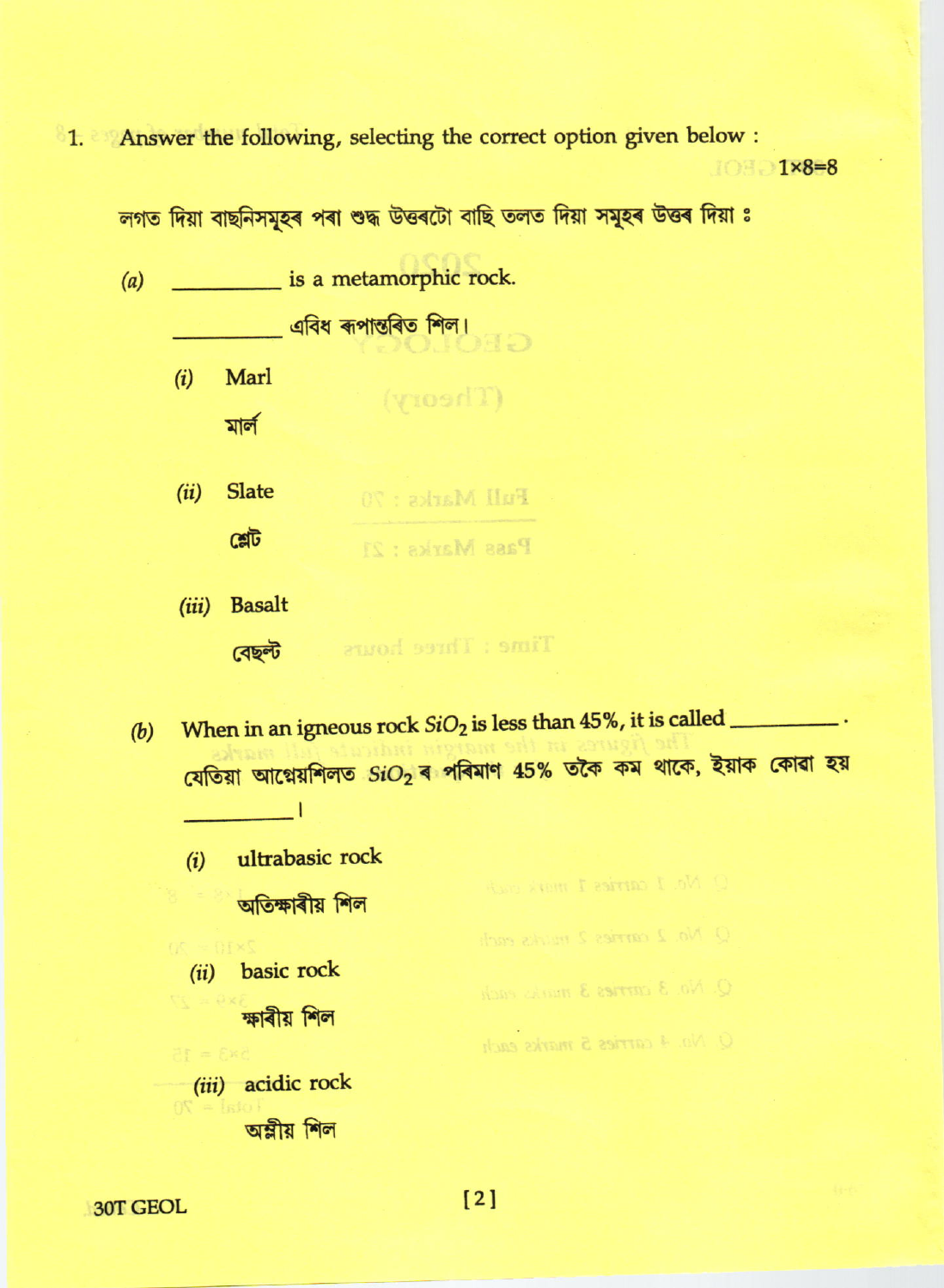| (c) | Very coarse-grained sedimentary rocks are called as |                                                                                                                                 |                 |  |
|-----|-----------------------------------------------------|---------------------------------------------------------------------------------------------------------------------------------|-----------------|--|
|     |                                                     | বেছি ডাঙৰ কণাৰ গেদীয় শিলক __________ বোলা হয়।                                                                                 |                 |  |
|     | (i)                                                 | Rudaceous rocks                                                                                                                 | x               |  |
|     |                                                     | শিলাময় শিল                                                                                                                     | $m_0$ and       |  |
|     | (ii)                                                | Arenaceous rocks                                                                                                                | in mineral      |  |
|     |                                                     | বালিময় শিল                                                                                                                     | 泰克区             |  |
|     |                                                     |                                                                                                                                 |                 |  |
|     |                                                     | (iii) Argillaceous rocks                                                                                                        | find crystal    |  |
|     |                                                     | বোকাময় শিল                                                                                                                     | $\overline{m}$  |  |
| (d) |                                                     | Tipam group belongs to _________ dixsm at villideoment to                                                                       |                 |  |
|     |                                                     | $\frac{1}{\sqrt{2}}$ . The state $\frac{1}{\sqrt{2}}$ is the state of $\frac{1}{\sqrt{2}}$ is the state of $\frac{1}{\sqrt{2}}$ |                 |  |
|     |                                                     | (i) Quarternary period                                                                                                          | (i) Satid       |  |
|     |                                                     | চতুৰ্থ যুগৰ                                                                                                                     | चीह             |  |
|     |                                                     | (ii) Tertiary period                                                                                                            | 市 5位            |  |
|     |                                                     | তৃতীয় যুগৰ                                                                                                                     | <b>REE</b>      |  |
|     |                                                     |                                                                                                                                 |                 |  |
|     | (iii)                                               | Gondwana supergroup                                                                                                             | (iii) Gravel    |  |
|     |                                                     | গণ্ডোৱানা মহাসংঘৰ                                                                                                               | $F = 55$        |  |
| (e) |                                                     | is an ore of Manganese.                                                                                                         |                 |  |
|     |                                                     | <b>এবিধ মেংগানিজৰ আকৰ।</b> ১৯৭১ সংগ্ৰহ আৰু বিধ                                                                                  |                 |  |
|     |                                                     | (i) Hematite abogoids and the contract of                                                                                       |                 |  |
|     |                                                     | হেমেটাইট                                                                                                                        | <b>PO PO DE</b> |  |
|     | (ii)                                                | Chalcopyrite                                                                                                                    | sbogostes.) (sr |  |
|     |                                                     | ছালক'পাইৰাইট                                                                                                                    | ie ie gieu      |  |
|     |                                                     |                                                                                                                                 |                 |  |
|     |                                                     | (iii) Psilomelane                                                                                                               | und Lameldian   |  |
|     |                                                     | ছিল'মিলেন                                                                                                                       | EXPORTS (C)     |  |
|     |                                                     |                                                                                                                                 |                 |  |

30T GEOL

Contd.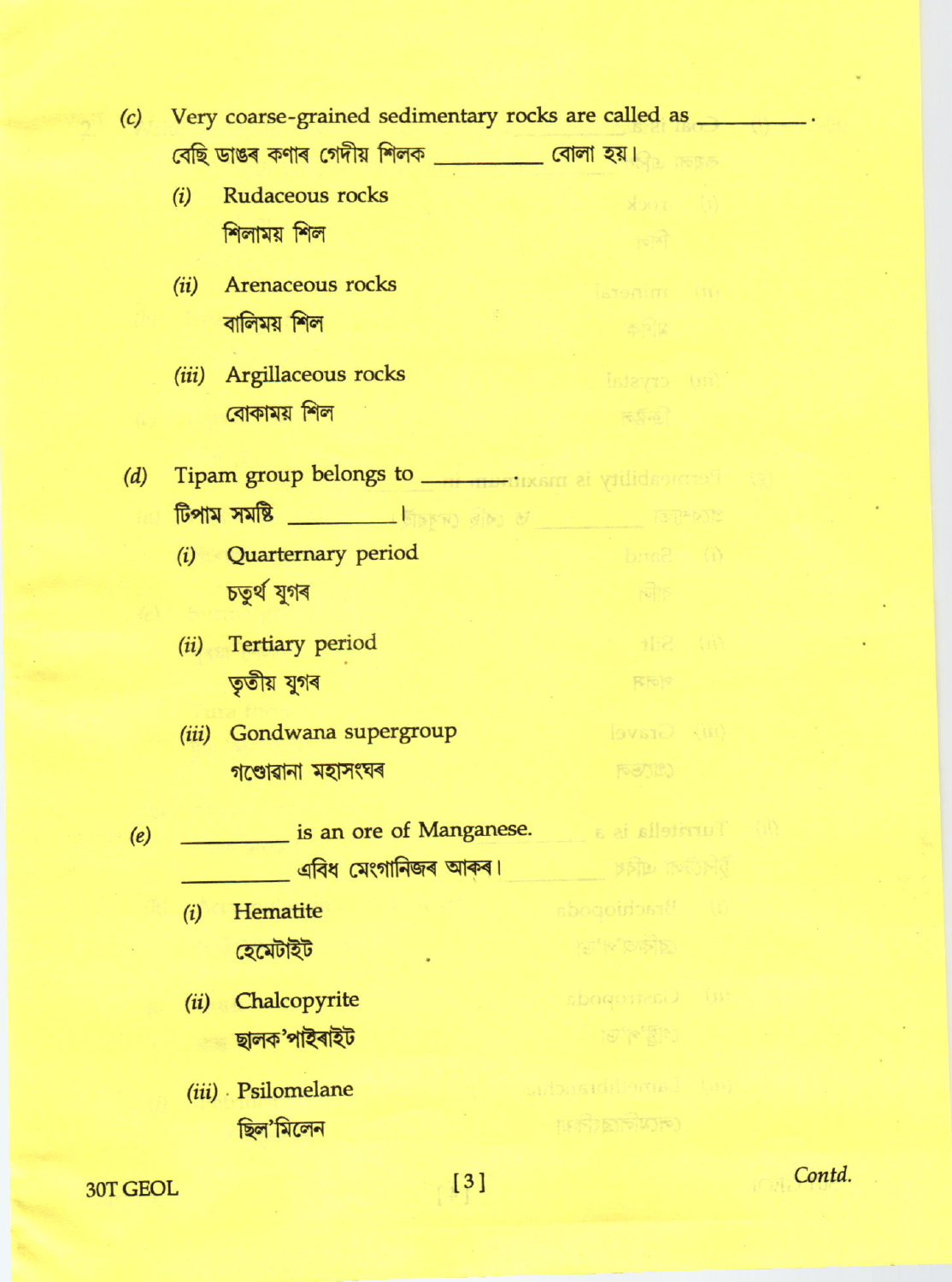| $\varphi$                                                       | Coal is a contract visitors of the company of the company of the company of the company of the company of the company |                                                                                                                                                                                                      |  |  |
|-----------------------------------------------------------------|-----------------------------------------------------------------------------------------------------------------------|------------------------------------------------------------------------------------------------------------------------------------------------------------------------------------------------------|--|--|
|                                                                 | $\frac{1}{2}$ কয়লা এবিধ $\frac{1}{2}$                                                                                | कर पे हाशिश शाका हेक्का है कि                                                                                                                                                                        |  |  |
|                                                                 | rock<br>(i)                                                                                                           | (i) Rigor early recks                                                                                                                                                                                |  |  |
|                                                                 | শিল                                                                                                                   | <b>REPORT REPORT</b>                                                                                                                                                                                 |  |  |
|                                                                 | mineral<br>(ii)                                                                                                       | axbor aucon norA (ii)                                                                                                                                                                                |  |  |
|                                                                 | মণিক                                                                                                                  | References                                                                                                                                                                                           |  |  |
|                                                                 | crystal<br>(iii)                                                                                                      | abor anonslitera un                                                                                                                                                                                  |  |  |
|                                                                 | ক্ৰিষ্টল                                                                                                              | and a carp                                                                                                                                                                                           |  |  |
| $\left( g\right)$                                               | Permeability is maximum in the sense of quong and                                                                     |                                                                                                                                                                                                      |  |  |
|                                                                 | প্ৰবেশ্যতা ___________ ত বেছি দেখুৱাই। কাজৰ বিষয়া কৰিব কৰি কৰি কৰি কৰি বিষয়া কৰি কৰি কৰি কৰি কৰি কৰি কৰি কৰি        |                                                                                                                                                                                                      |  |  |
|                                                                 | Sand<br>(i)                                                                                                           | (i) Quartis particularly period                                                                                                                                                                      |  |  |
|                                                                 | বালি                                                                                                                  | $\sim$ $\sim$ $\sim$ $\sim$ $\sim$ $\sim$                                                                                                                                                            |  |  |
|                                                                 |                                                                                                                       | the Terms peach                                                                                                                                                                                      |  |  |
|                                                                 | Silt<br>(ii)                                                                                                          | a se by                                                                                                                                                                                              |  |  |
| $\mathfrak{N}(\mathbb{C})$<br>পলস<br>(iii) Gala wana supergroup |                                                                                                                       |                                                                                                                                                                                                      |  |  |
|                                                                 | (iii) Gravel<br>Francis Princip                                                                                       |                                                                                                                                                                                                      |  |  |
|                                                                 | <u>গ্রেভেল</u>                                                                                                        |                                                                                                                                                                                                      |  |  |
| Turritella is a second proposal to ano on the second            |                                                                                                                       |                                                                                                                                                                                                      |  |  |
| (h)                                                             | টুৰিটেলা এবিধ                                                                                                         | वंशि काश्मानिकत जाकन्                                                                                                                                                                                |  |  |
|                                                                 |                                                                                                                       | (i) Fierratite                                                                                                                                                                                       |  |  |
|                                                                 | Brachiopoda<br>(i)<br>ব্ৰেকিঅ'প'ডা                                                                                    | Uside St                                                                                                                                                                                             |  |  |
|                                                                 |                                                                                                                       | (f) Chaicopyrite                                                                                                                                                                                     |  |  |
|                                                                 | Gastropoda<br>(ii)                                                                                                    | ৰ্ব্তাৰ্ছাৰ কাৰ্য্য                                                                                                                                                                                  |  |  |
|                                                                 | গেষ্ট্ৰ'প'ডা                                                                                                          |                                                                                                                                                                                                      |  |  |
|                                                                 | Lamellibranchia<br>(iii)                                                                                              | im) Psilomelane                                                                                                                                                                                      |  |  |
|                                                                 | লেমেলিবেংকিয়া                                                                                                        | हिला है। इस स्थान के साथ स्थान करने से स्थान करने से स्थान करने से स्थान करने हैं।<br>स्थान के बाद स्थान करने के साथ स्थान करने के साथ स्थान करने के साथ स्थान करने के साथ स्थान करने के साथ स्थान क |  |  |
|                                                                 |                                                                                                                       |                                                                                                                                                                                                      |  |  |

30T GEOL

 $[4]$ 

TOE